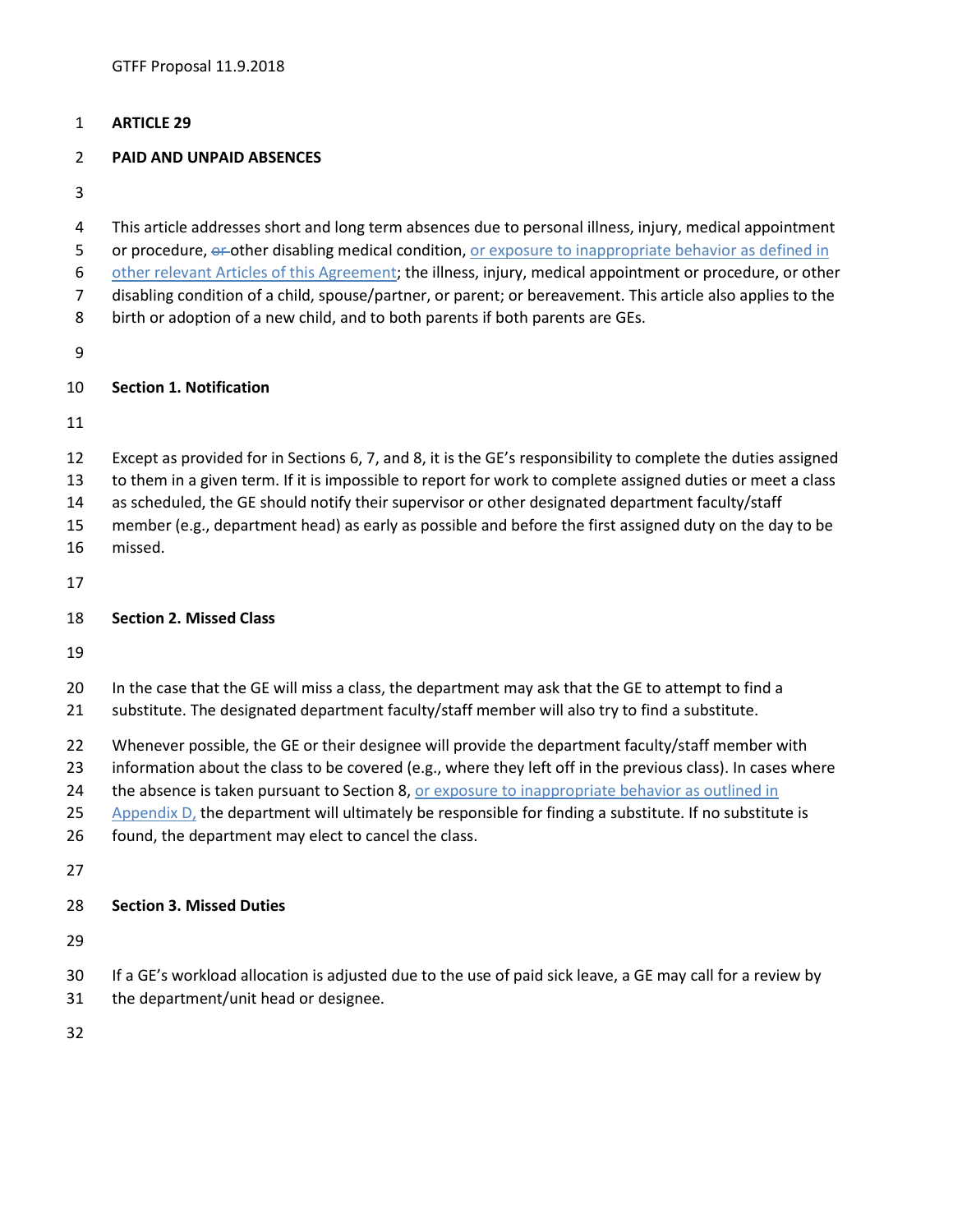- Except as provided for in Sections 6 and 7, for duties missed not related to a class meeting, the
- designated department faculty/staff member or supervisor will work with the GE to determine when
- and how the work will be made up.
- 

### **Section 4. Departmental Policy**

- 
- Departments/employing units are required to have a GE absence procedure documented in the GDRS. It
- may also be cited in the GE/graduate student handbook, or on its website. The designated department
- faculty/staff member will be clearly identified in the documented procedure.
- 

## **Section 5. Coverage for Absent GEs**

- When coverage is necessary, the employing unit will notify the Graduate School and the Graduate
- School will advise the employing unit regarding coverage for an absent GE. If a GE is assigned to cover
- the responsibilities of an absent GE and those duties exceed the replacement GE's current FTE workload
- allowance, the covering GE's FTE will be adjusted accordingly at the rates below. Except in addressing
- coverage needs resulting from absences pursuant to Section 7, no adjustments will be made that would
- cause a GE's appointment to exceed .49 FTE per term.
- 
- 52 Any GE who substitutes for another GE who is on sick leave will either receive:
- 53 1) hourly compensation at the overtime rate of 1.5 times the substitute's current GE pay rate
- 2) or will account for the hours within their regular work assignment if work as a substitute is specified in the workload allocation form, a relevant and specific job description in the department GDRS, or documented list of individual work duties for that GE.
- 
- In no instance shall a GE be required to pay for a substitute.

### **Section 6. Graduate School Consultation**

- If a GE misses or is going to miss more than five days in a term, the GE or their designee must contact
- the Graduate School. The Graduate School will coordinate with the GE and employing unit on any
- adjustment due to the GE's absence. Prior to adjusting a GE's FTE, the following factors will be
- considered: (1) the duration of the absence, (2) the timing of the absence; (3) the GE's assignment; (4)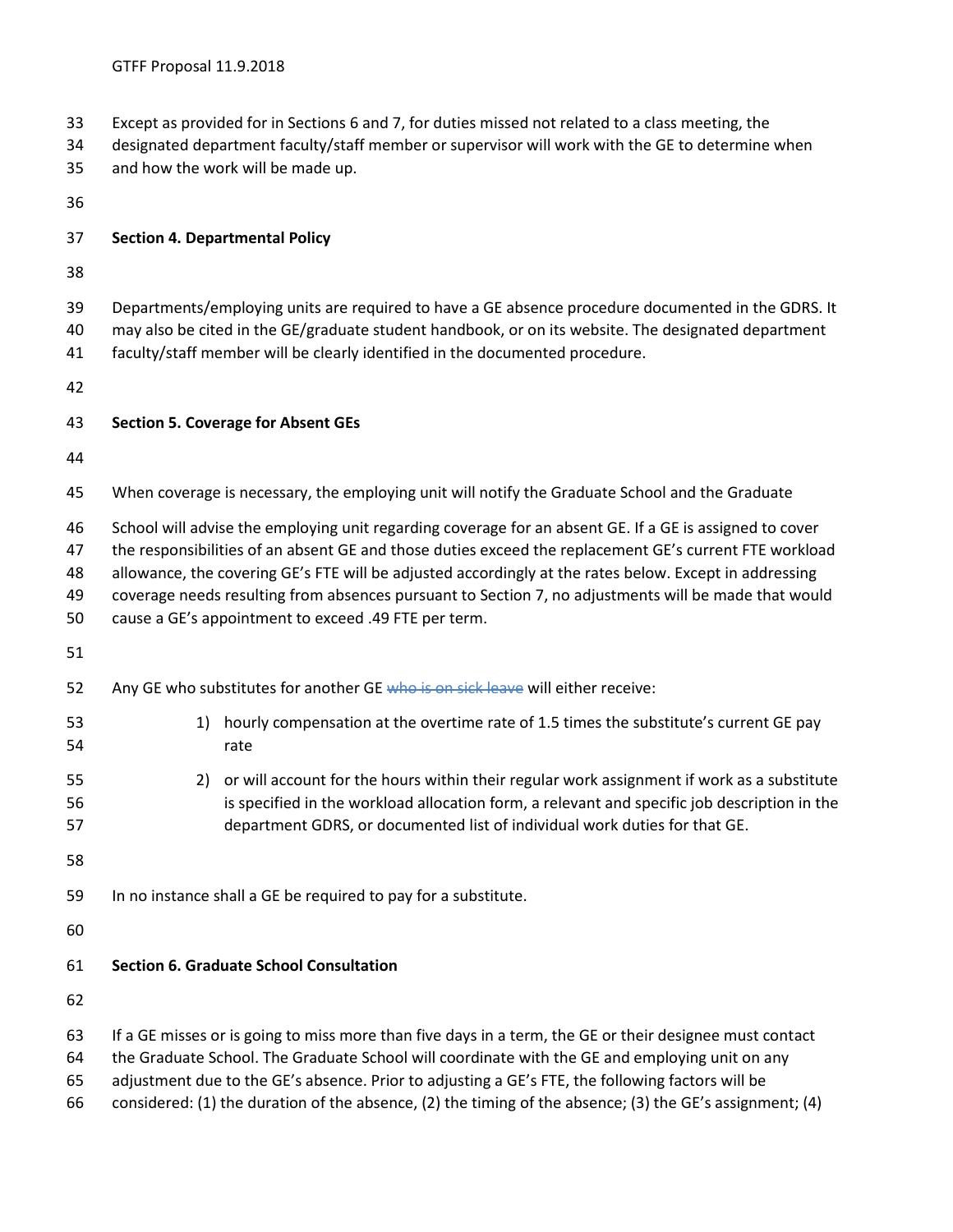- the ability of the GE to perform assigned duties; (5) whether or not it is feasible to adjust the assignment
- of duties within the current term; (6) in the case of an absence pursuant to Section 7, whether or not it
- is feasible to adjust the assignment of duties over the course of the GE's full appointment period; and (7)
- the absence's impact on academic progress. Where feasible and taking into consideration the
- aforementioned factors, adjustments to FTE will be applied equitably across all employing units. If there
- is no adjustment of FTE under this section, the Graduate School will assist the employing unit and the GE
- in determining duty and workload allocation.
- 

## **Section 7. Family and Medical Leave**

- 
- When a GE will be absent for a period of greater than five (5) consecutive working days (one week), they 78 may be entitled to the Family and Medical Leave as described in this section. At the request of a GE, paid
- Parental Leave can be utilized before paid sick days.
- 
- a) Eligibility
- 82 Any GE who has been an employee of the University, as a GE, for at least one term preceding the term in which the leave is requested is eligible for leave according to the terms set forth in this section.
- 
- b) Provision

86 The GE shall be entitled to a total of twelve (12) work weeks of unpaid leave during any twelve- month period for one or more of the following reasons: (1) the birth of a child and in order to care for such 88 child; (2) placement of child with GE for adoption or foster care; (3) the care of a spouse, partner  $\left\{ \right.$  or 89 equivalent in accordance with Oregon state law), child, or parent of the GE if a serious health condition exists; (4) a serious health condition of the GE which makes the GE unable to perform their duties. In cases where such leave is five (5) weeks or longer in a single term, such leave may be taken in

- conjunction with an academic leave of absence.
- 

94 After exhausting sick leave (or before exhausting sick leave in the case of paid parental leave), a GE who takes leave for one of these reasons has the right to shift duties and workload in a manner that allows the GE to take at least two weeks off (including sick leave) over the course of the GE's full appointment period. If a GE exercises this right, duty and workload allocation will be determined under Section 6 of this Article. The foregoing two sentences do not affect a GE's right under Section 6 to request additional adjustments to their duties and/or workload.

c) Notice Requirement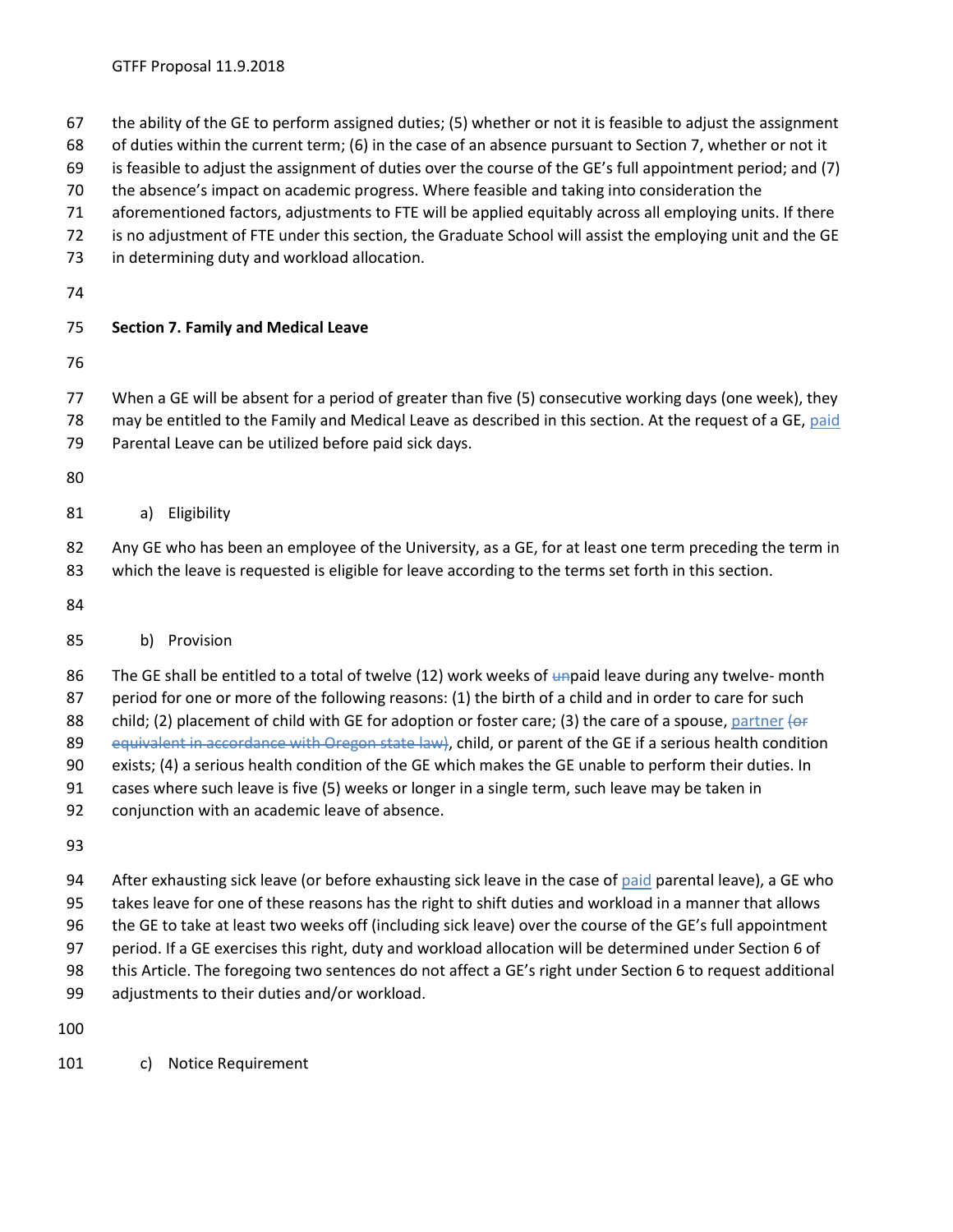The GE shall provide their employer with written notice not less than thirty (30) days prior to the date of

- requested leave, if practicable. In the case of an emergency or unforeseen circumstance, the GE must
- give a verbal notice to their employer within twenty-four (24) hours of taking leave. In the case of a
- serious health condition, the University may request medical verification from a healthcare provider and

the GE must provide such verification within fifteen (15) days of the request.

## d) Benefits Retention

 GEs appointed at .27 FTE or less shall retain their tuition waiver and the University shall continue to pay health care premiums during the duration of the GE's leave if the GE remains enrolled and has or will have performed works representing a minimum of .14 FTE during the term in which family and medical leave is taken. Salary will be adjusted to reflect changes in FTE.

All other GEs will retain their tuition waiver and health care benefits if they have or will perform work

representing a minimum of .16 FTE during the term in which family and medical leave is taken. Salary

will be adjusted to reflect changes in FTE.

# e) Job Protection

 After returning to work after taking leave under these provisions, a GE is entitled to be restored to the position of employment held by the GE when the leave commenced, or an alternative position if the position held no longer exists. This provision will not be applicable in the case where the GE returns in a term under which they did not have an appointment or an expectation of such appointment with the University.

# f) Academic Leave of Absence

 If a GE takes an academic leave of absence after the normal filing date for declaring on leave status, the 127 GE shall contact the Graduate School for assistance in obtaining a complete withdrawal for the term. A GE who takes an academic leave of absence will lose their tuition waiver. A GE who takes an academic leave of absence can maintain health benefits by paying COBRA premiums.

# **Section 8. Paid Sick Days**

 The parties agree that this section implements SB 454 effective January 1, 2016 and provides a benefit equal to or better than that required by the law.

a) Eligibility

GEs shall be eligible to use sick leave immediately upon accrual during any term in which a GE has an

appointment.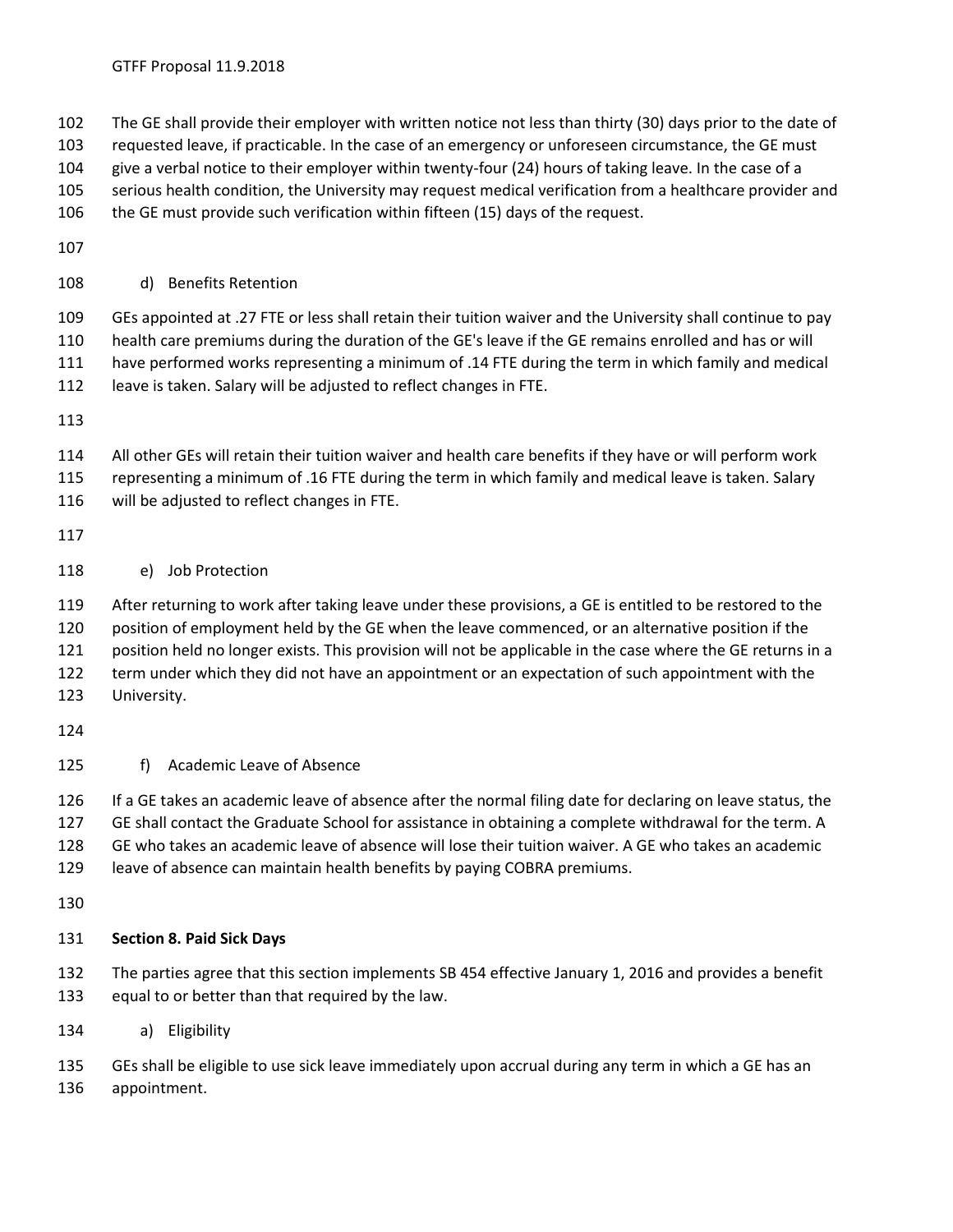- 
- b) Work week

 Unless specified otherwise, a GE's work week is assumed to be made up of five consecutive days (Monday through Friday) with equal hours per day reflective of their assigned FTE.

- 
- c) Accrual

 GEs accrue two (2) work days of paid sick leave for every term of paid GE work. During their first appointment in any school year, each GE shall also accrue one (1) additional sick day. There shall be no waiting period before sick leave begins to accrue. Actual time worked and any time on approved paid leave shall determine the pro rata accrual of sick leave credits each month. All accumulated paid sick days can be utilized during any term of employment.

#### d) Bank, Compensation

GEs can accrue a maximum of ten (10) work days of sick leave. There is no compensation for unused sick

leave at any time during or after employment and hours do not transfer to non-GE positions or other

 institutions. When a GE uses sick leave they will be compensated at their current rate of pay. GEs cannot donate sick leave to other employees, and leave cannot be donated to GEs.

### e) Restoration

GEs who were previously employed by the University as a GE in good academic standing and/or on an

- approved leave from the graduate school within the past 730 days and return to a GE position shall have previously accrued and unused sick leave credits restored.
- 
- f) Exhaustion

### A GE who exhausts their sick leave may use unpaid leave for absences.

- 
- g) Use

 GEs who have earned sick leave credits must use and must record the use of sick leave for any period of absence during the member's regular work hours if the absence is due to the employee's illness, injury, pregnancy-related illness or other conditions, medical or dental care, exposure to contagious disease, or attendance upon members of the employee's immediate family (employee's parent(s), spouse or domestic partner, spouse or domestic partner's parent(s), children, brother, sister, grandmother, grandfather, son-in-law, daughter-in-law, or another member of the immediate household) where the employee's presence is required because of illness; or for any period of absence that is due to a death in

the immediate family of the GE or in the immediate family of the GE's spouse or domestic partner.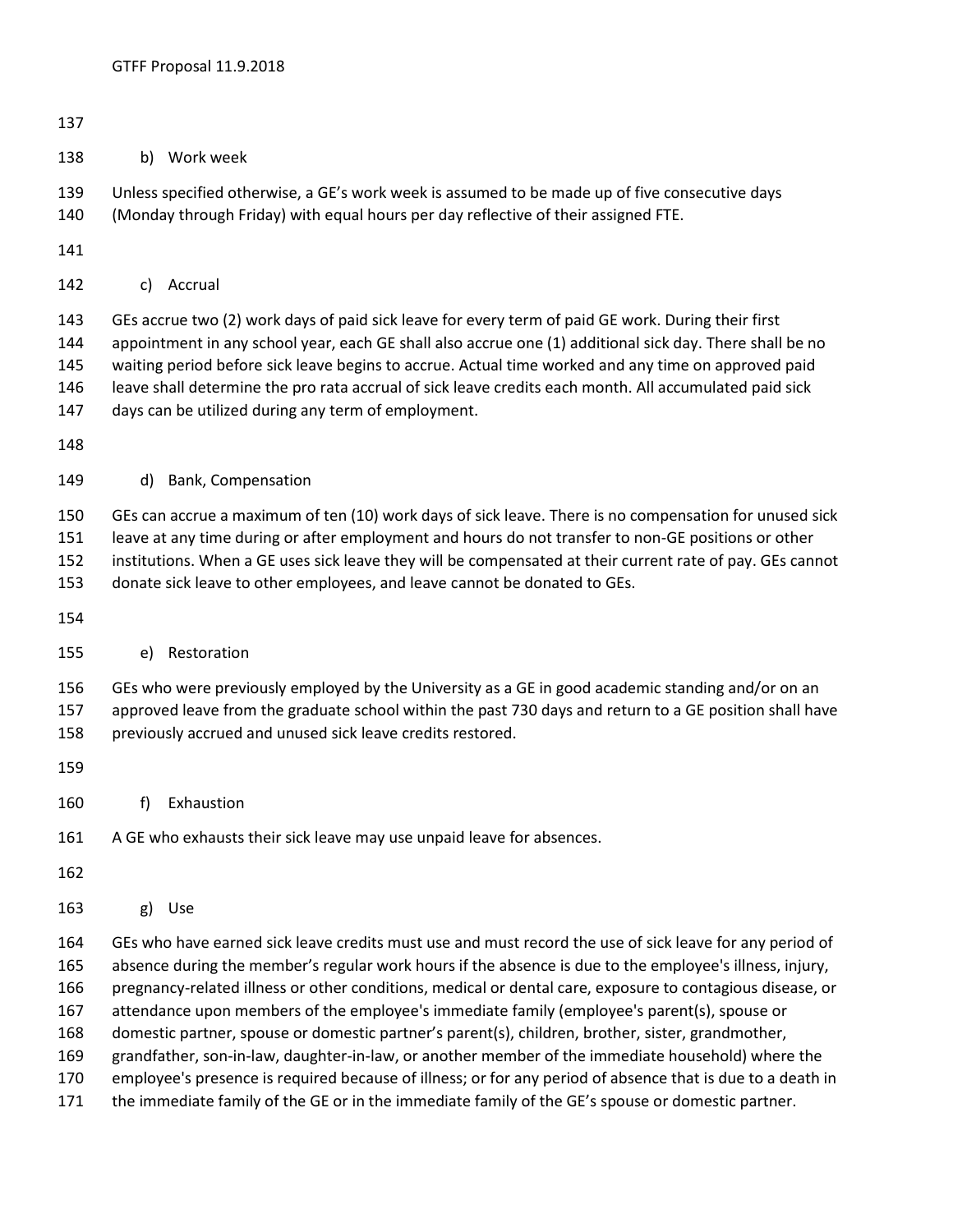- Sick leave may be taken in the event that a lawful public health authority declares an emergency relating to the GE's employment, their self-care, or the care of a family member.
- Sick leave may be taken in the event that the GE Sick leave may be taken in the event that the GE is
- 176 exposed to inappropriate behavior, seeks legal services, law enforcement services, or medical treatment
- relating to domestic violence, harassment, sexual assault, or stalking for themselves or a minor child.
- seeks legal services, law enforcement services, or medical treatment relating to domestic violence,
- harassment, sexual assault, or stalking for themselves or a minor child. In these cases, victim services
- and home relocations may also be covered by sick leave.
- A GE shall record sick leave use within a reasonable time of sick leave usage. There shall be no discipline
- for inadvertent failures to record hours, though the employer may request the record be updated.
- For the purpose of eligibility and utilization of sick days available,
- 184 1. a scheduled work day shall be defined as a day containing scheduled work commitments including, but not limited to, lectures, recitations, labs, office hours, and staff meetings;
- 2. for purposes of grading, a GE will use paid sick leave if a grading deadline is, or will be, missed; and
- 188 3. a paid sick day is a scheduled work day in which accrued paid time was utilized, and work hours were not completed at an alternate time.
- 
- h) Requests and Scheduled Leave

 The University must provide a GE with their accrued paid sick leave upon request when used pursuant to this section. In the event that the leave is not foreseeable, the GE must follow the absence procedures set forth by the department in the GDRS and provide an estimated amount of time that leave is expected. In the event a GE is unable to fulfill employment duties, services or obligations for reasons 196 covered under this article, the GE will notify their appropriate immediate-supervisor (or department or unit designee) as promptly as possible so that arrangements for the absence can be made by the University. In addition, an affected GE will make reasonable efforts to assist in arrangements for another to meet their employment obligations. In no case will the GE be required to pay for such coverage. It is 200 the responsibility of the University to find a temporary replacement.

- 
- i) Abuse and Discipline

 Sick leave taken for reasons outside of the scope of this article may result in discipline up to and including termination. The University may only initiate a disciplinary process when the University has an articulable basis for doing so with observable evidence.